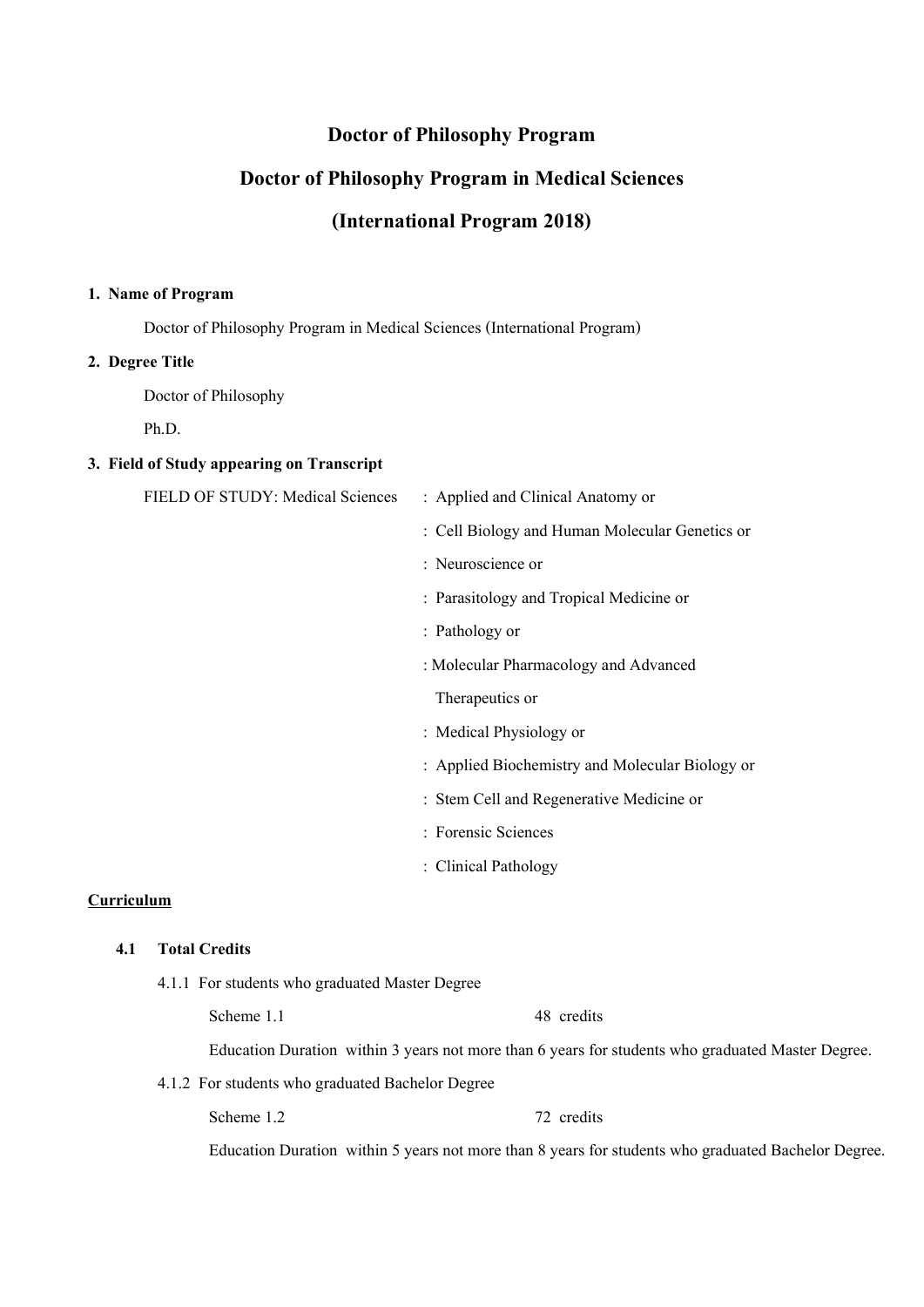#### **4.2 Structure of Program of Study**

|                      | Scheme 1.1               | Scheme 1.2               |
|----------------------|--------------------------|--------------------------|
| <b>Total Credits</b> | 48                       | 72                       |
| Coursework Credits   | $\overline{\phantom{0}}$ | $\overline{\phantom{0}}$ |
| Thesis Credits       | 48                       | 72                       |

**Note: All students must register to the course 3000894 (Doctor Dissertation Seminar) for every semester with no credit and assessed by "S/U" and must register to the course 3000897 (Qualifying Examination) before the end of four semester with no credit and assessed by "S/U"**

#### **4.3 Course**

| 3000828 | Dissertation (Scheme1.1)  | 48 | <b>Credits</b> |
|---------|---------------------------|----|----------------|
| 3000830 | Dissertation (Scheme 1.2) | 72 | Credits        |

#### **4.4 Study Plan**

 **Scheme 1.1**: For students who graduated Master Degree

## **First Year, First Semester**

|         |                               | Credits |
|---------|-------------------------------|---------|
| 3000894 | Doctoral Dissertation Seminar | S/U     |
| 3000828 | Dissertation                  | 8       |
|         | <b>Total</b>                  | 8       |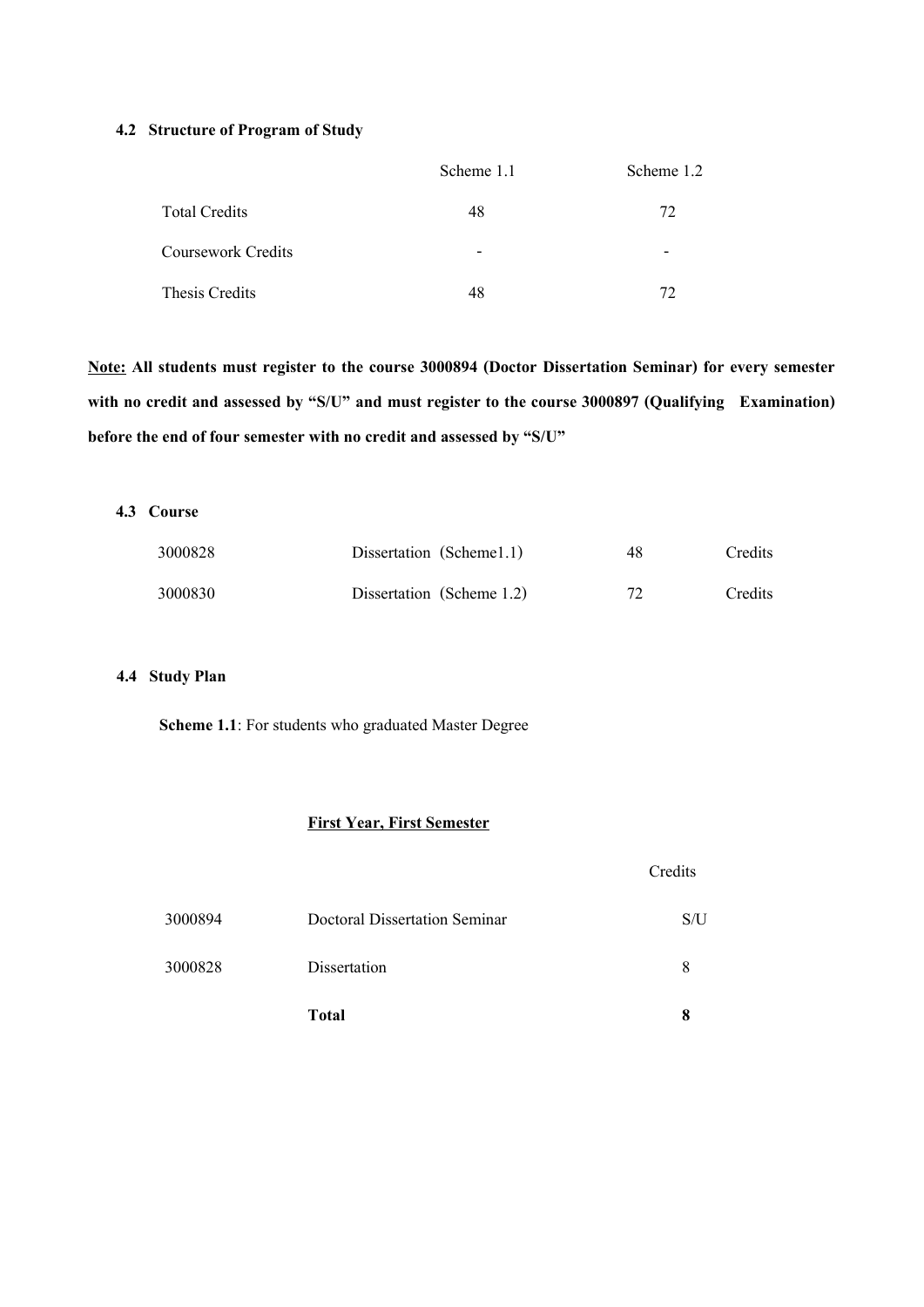## **First Year, Second Semester**

|         |                               | <b>Credits</b> |
|---------|-------------------------------|----------------|
| 3000894 | Doctoral Dissertation Seminar | S/U            |
| 3000828 | Dissertation                  | 8              |
|         | <b>Total</b>                  | 8              |

### **Second Year, First Semester**

| <b>Total</b>                                    | 8   |
|-------------------------------------------------|-----|
| 3000828<br>Dissertation                         | 8   |
| 3000894<br><b>Doctoral Dissertation Seminar</b> | S/U |

**Credits**

**Credits** 

**Second Year, Second Semester**

|         |                                      | <b>Credits</b> |
|---------|--------------------------------------|----------------|
| 3000894 | <b>Doctoral Dissertation Seminar</b> | S/U            |
| 3000828 | Dissertation                         | 8              |
|         | <b>Total</b>                         | 8              |

### **Third Year, First Semester**

| S/U |
|-----|
|     |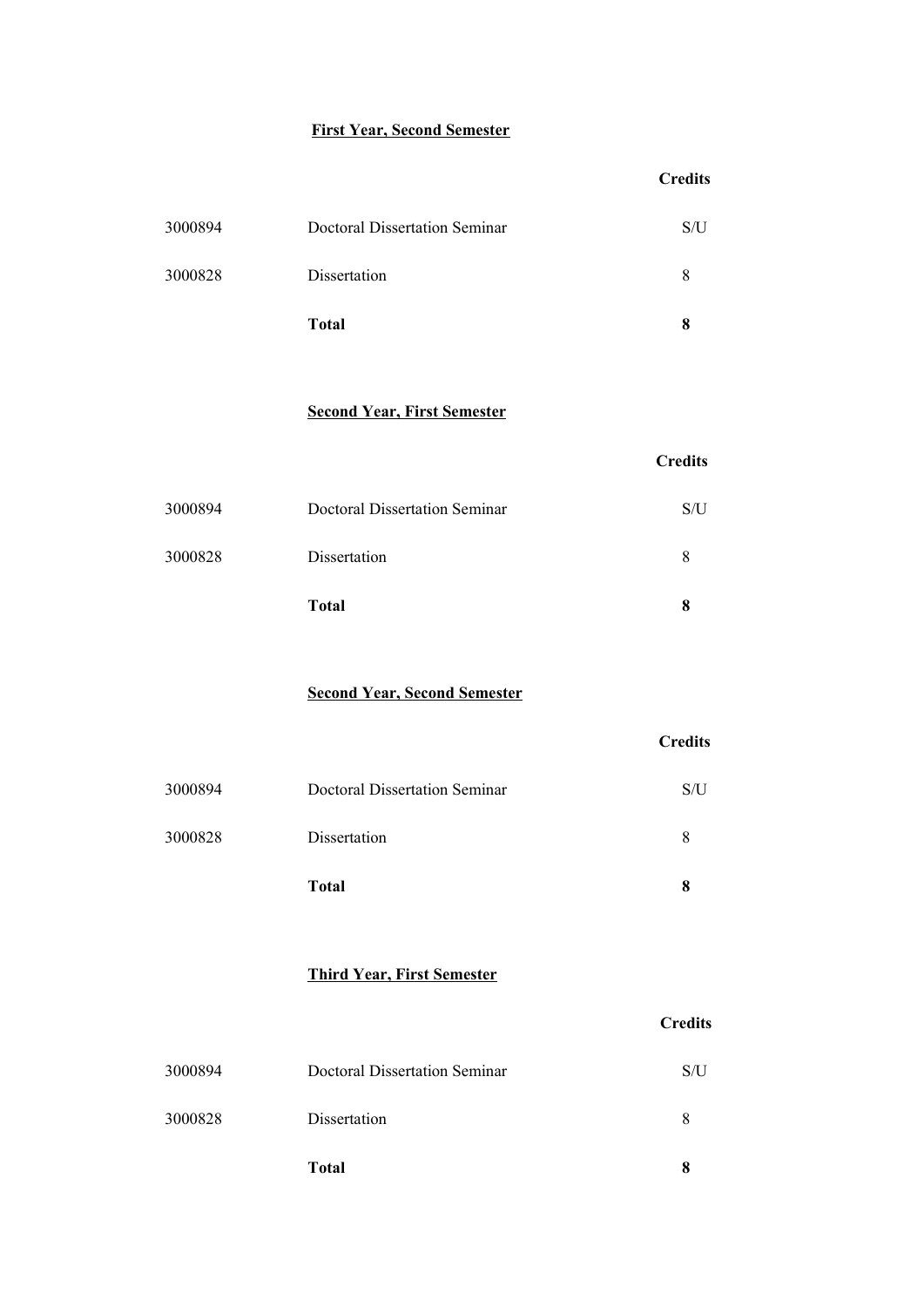### **Third Year, Second Semester**

|         |                               | <b>Credits</b> |
|---------|-------------------------------|----------------|
| 3000894 | Doctoral Dissertation Seminar | S/U            |
| 3000828 | Dissertation                  | 8              |
|         | <b>Total</b>                  | 8              |

**Scheme 1.2**: For students who graduated Bachelor Degree

### **First Year, First Semester**

|         |                               | <b>Credits</b> |
|---------|-------------------------------|----------------|
| 3000894 | Doctoral Dissertation Seminar | S/U            |
| 3000830 | Dissertation                  | 8              |
|         | <b>Total</b>                  | 8              |

## **First Year, Second Semester**

|         |                                      | <b>Credits</b> |
|---------|--------------------------------------|----------------|
| 3000894 | <b>Doctoral Dissertation Seminar</b> | S/U            |
| 3000830 | Dissertation                         | 8              |
|         | <b>Total</b>                         | 8              |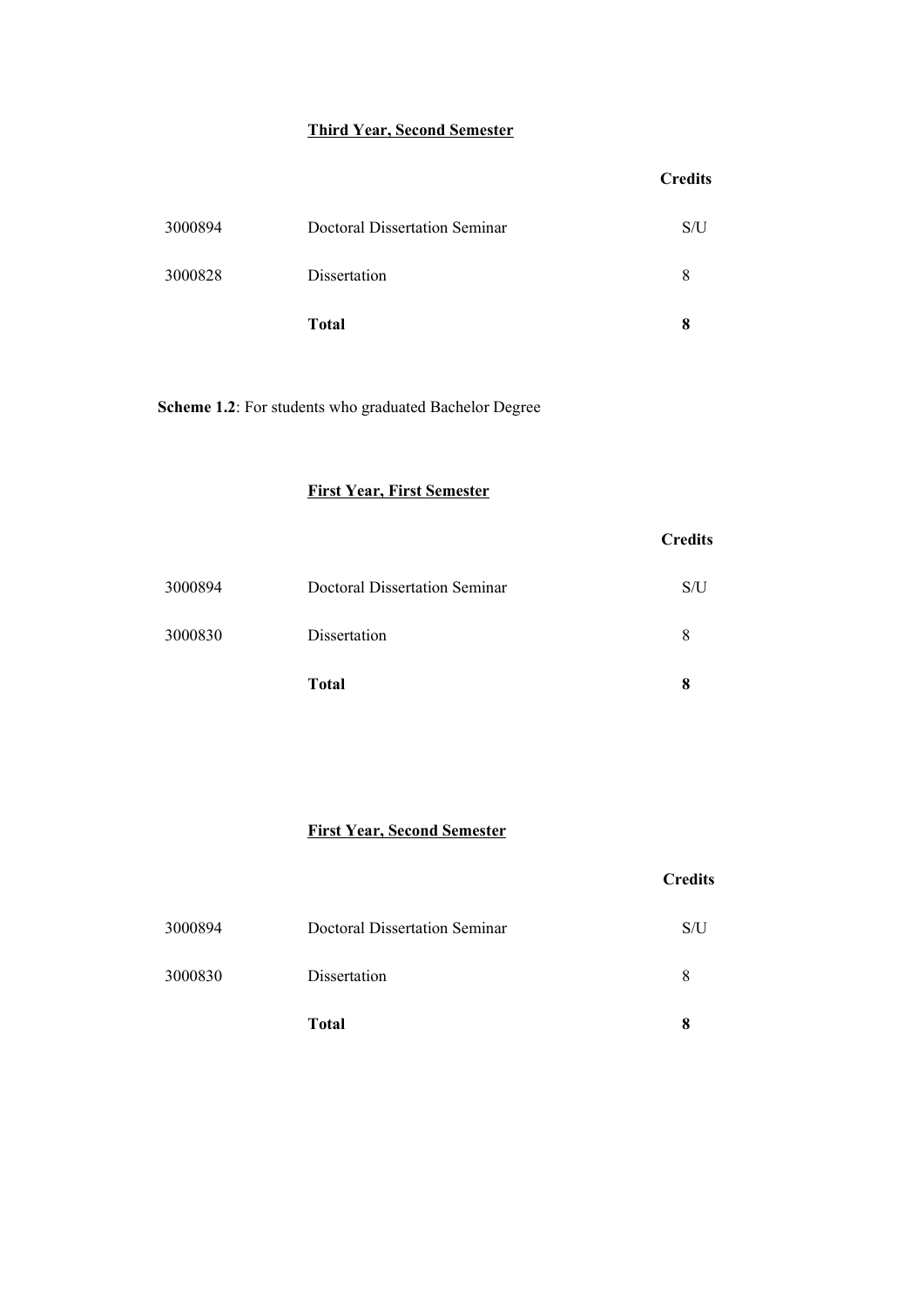# **Second Year, First Semester**

|         |                                      | <b>Credits</b> |
|---------|--------------------------------------|----------------|
| 3000894 | <b>Doctoral Dissertation Seminar</b> | S/U            |
| 3000830 | Dissertation                         | 8              |
|         | <b>Total</b>                         | 8              |
|         | <b>Second Year, Second Semester</b>  | <b>Credits</b> |
| 3000894 | <b>Doctoral Dissertation Seminar</b> | S/U            |
| 3000830 | Dissertation                         | 8              |
|         | <b>Total</b>                         |                |
|         | <b>Third Year, First Semester</b>    |                |
|         |                                      | <b>Credits</b> |
| 3000894 | <b>Doctoral Dissertation Seminar</b> | S/U            |
| 3000830 | Dissertation                         | 8              |
|         | <b>Total</b>                         | 8              |
|         |                                      |                |

### **Third Year, Second Semester**

| 8   |
|-----|
| 8   |
| S/U |
|     |

**Credits**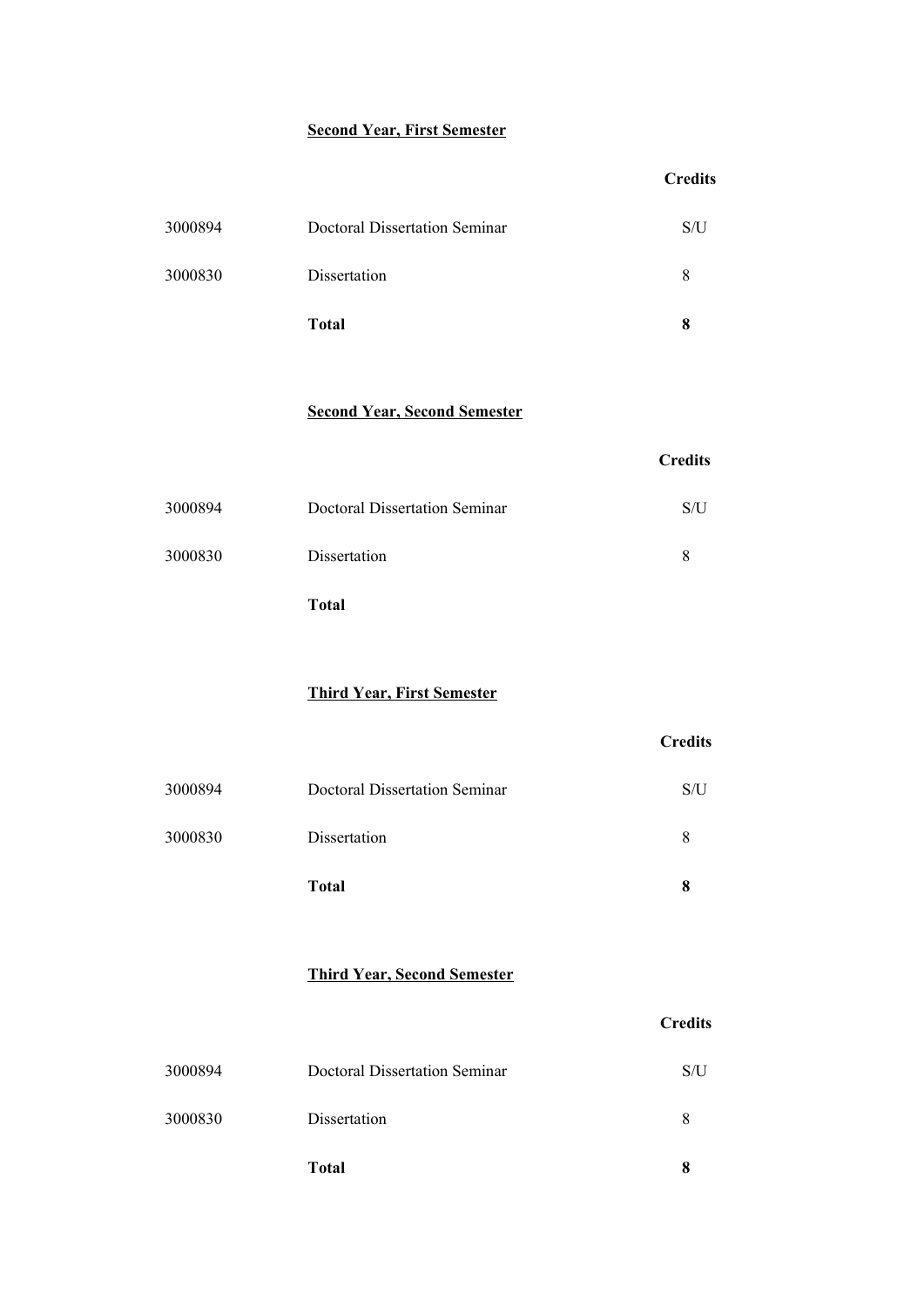# **Fourth Year, First Semester**

|         |                               | <b>Credits</b> |
|---------|-------------------------------|----------------|
| 3000894 | Doctoral Dissertation Seminar | S/U            |
| 3000830 | Dissertation                  | 8              |
|         | <b>Total</b>                  | 8              |

### **Fourth Year, Second Semester**

|         | <b>Total</b>                         | x   |
|---------|--------------------------------------|-----|
| 3000830 | Dissertation                         | 8   |
| 3000894 | <b>Doctoral Dissertation Seminar</b> | S/U |

**Credits**

**Credits**

**Fifth Year, First Semester** 

|         |                               | <b>Credits</b> |
|---------|-------------------------------|----------------|
| 3000894 | Doctoral Dissertation Seminar | S/U            |
| 3000830 | Dissertation                  | 4              |
|         | <b>Total</b>                  | 4              |

## **Fifth Year, Second Semester**

| <b>Total</b>                             |     |
|------------------------------------------|-----|
| 3000830<br>Dissertation                  |     |
| 3000894<br>Doctoral Dissertation Seminar | S/U |
|                                          |     |